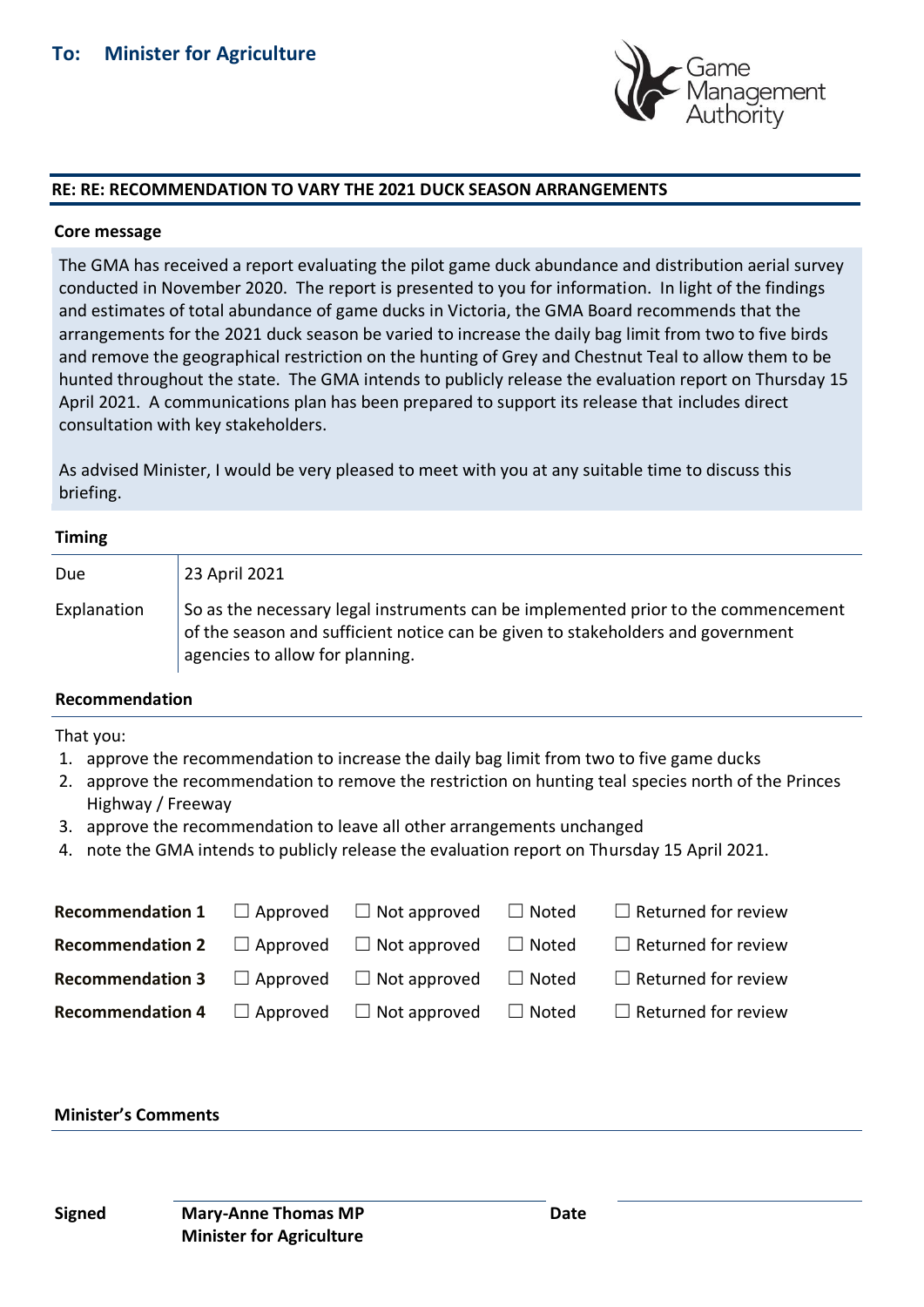# **To: Minister for Agriculture**



| <b>Approved by</b>                                      | <b>IRemoved</b> |  | Date | 8 April 2021 |
|---------------------------------------------------------|-----------------|--|------|--------------|
| Brian Hine, Chair Game Management Authority             |                 |  |      |              |
| Endorsed by: Graeme Ford, CEO Game Management Authority |                 |  |      |              |
| Prepared by:                                            |                 |  |      |              |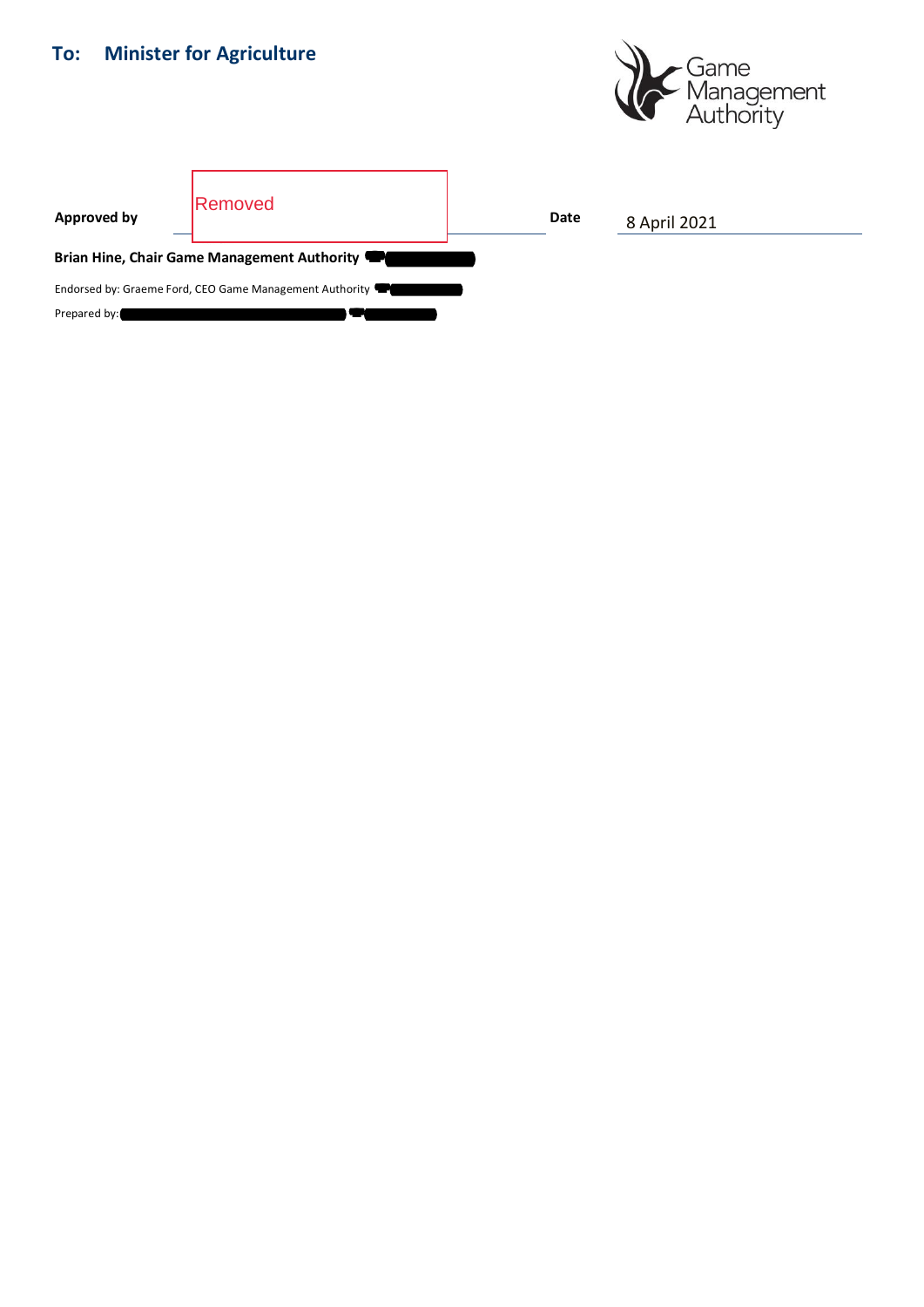

| From  | <b>GAME MANAGEMENT AUTHORITY</b>                   | Ref         |                          |
|-------|----------------------------------------------------|-------------|--------------------------|
| Title | <b>RECOMMENDATION TO VARY THE 2021 DUCK SEASON</b> | <b>File</b> |                          |
|       | <b>ARRANGEMENTS</b>                                |             | <b>Due</b> 23 April 2021 |

## **1. Key Information**

The Arthur Rylah Institute for Environmental Research (ARI) has prepared a report (Attachment 1) which evaluates the performance of a pilot game duck monitoring program and presents total abundance estimates derived from the November 2020 aerial survey.

A review of the survey methodology and approach to data treatment conducted by an expert who works in this field commends its design, analysis and interpretation of results (see Attachment 2). In his review, Dr Steve McLeod, Senior Research Scientist, New South Wales Department of Primary Industries, stated "The analysis of monitoring design is a benchmark for other wildlife monitoring studies. I have no reservation is commending the approach that Ramsey has taken, and the expertise demonstrated in the analysis and interpretation of results. The analysis of survey data adds some important improvements to the similar analysis currently used to estimate waterfowl abundance in the Riverina region of NSW."

## **Pilot to trial monitoring program design**

The Game Management Authority (GMA) commissioned development of a game duck monitoring program that would collect rigorous data on game duck abundance and was suitable to model population responses to environmental drivers and any impacts of harvesting. A report was released in June 2020.

The monitoring program was theoretical and used an historic data set in its design. The approach proposed the use of cutting-edge techniques to determine game duck abundance, with broad-scale helicopter surveys at randomly selected farm dams, sewerage ponds and natural wetlands throughout the state to determine game duck density, and satellite imagery to detect the extent of water in the Victorian landscape. Once the extent of water was determined, extrapolations could be made to estimate the total abundance of game ducks in Victoria.

To test the rigor of the monitoring program under real world conditions, a pilot helicopter survey was conducted by the GMA in November 2020 and data was analysed by ARI in the following months. As this was a new approach for Victoria to determine absolute abundance, there was the possibility that there could be some problems in data collection, analysis or the program design itself. There were some challenges in organising the data into a useable form and satellite imagery assessments had to be refined. These challenges caused some delay in processing the data and abundance estimates were not available at the time that the GMA provided advice to you on the possible arrangements for the 2021 duck season. These challenges were resolved and a final evaluation report with recommendations for improvement was received from ARI on 7 April 2021.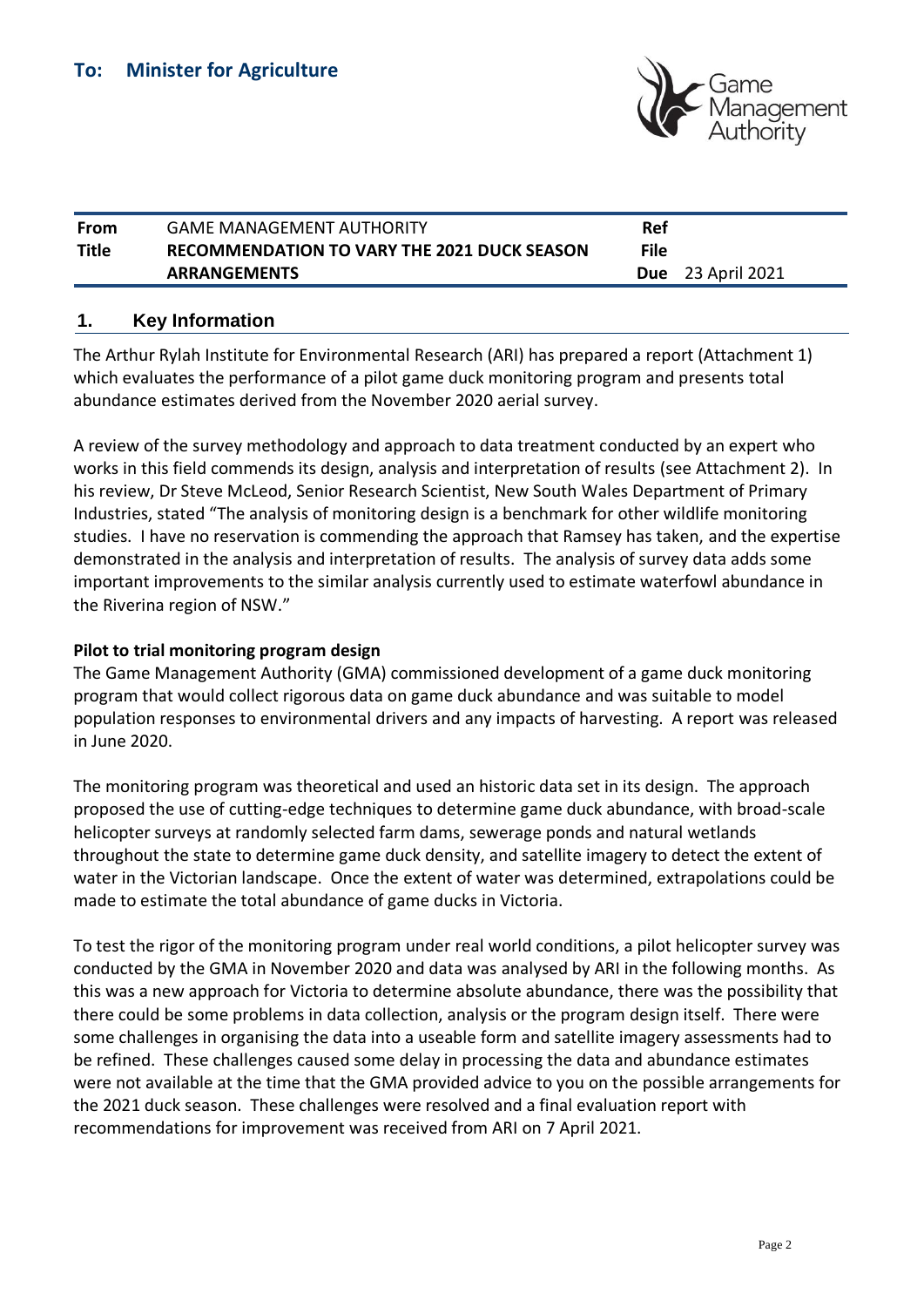

#### **Total abundance estimates**

The pilot aerial survey has provided the first robust estimates of the total game duck abundance in Victoria. The survey estimated there were more that 2.45 million game ducks in Victoria in November 2020. This comprised an estimated 981,000 Grey and Chestnut Teal (these species were grouped as it was not possible to distinguish female Chestnut Teal from Grey Teal during the aerial survey), 328,000 Black Duck and 690,000 Wood Duck. These species routinely make up 90 per cent of the annual game duck harvest in Victoria. Other species' abundances were 407,000 Mountain Duck and 55,000 Hardhead. Too few Blue-winged Shoveler and Pink-eared Duck were detected to reliably estimate total abundance.

The total abundance estimate is likely to be an underestimate as creeks, rivers and irrigation channels were not included in the sampled areas. Sewerage ponds were excluded from the analysis as the sample size was too small.

This is the first total abundance estimate of its type in Victoria. There are no previous figures to compare it with to determine whether this is a high, medium, or low abundance or whether populations are stable, increasing or decreasing. However, the Eastern Australian Waterbird Survey shows game duck abundance indices throughout eastern Australia are below the historical long-term average.

#### **Seasonal harvest arrangements**

The report also provides combinations of season lengths and daily bag limits that would achieve a conservative recreational harvest offtake of 10% of the estimated total game duck population in Victoria. The report notes that there is a level of uncertainty around the strength of the relationship between regulations and harvest due to limited historic data.

The 10% harvest total of 245,200 birds is below the average seasonal harvest of approximately 350,000 birds and none of the recommended combinations equate to those prescribed for a full season. The following combinations are contained in the report:

| Season length (days) | Daily bag limit |
|----------------------|-----------------|
| 30-50                |                 |
| 50-70                | h               |
| 70-90                |                 |
| 90-120               |                 |

## **Report recommendations**

The evaluation report provides several recommendations on how the monitoring program can be refined. The key recommendations were:

- increase the number of sampled waterbodies
- implement alternative sampling methods for waterbodies where it is not feasible to conduct aerial surveys with a helicopter
- include waterways (i.e. rivers, large streams and irrigation channels) into the survey.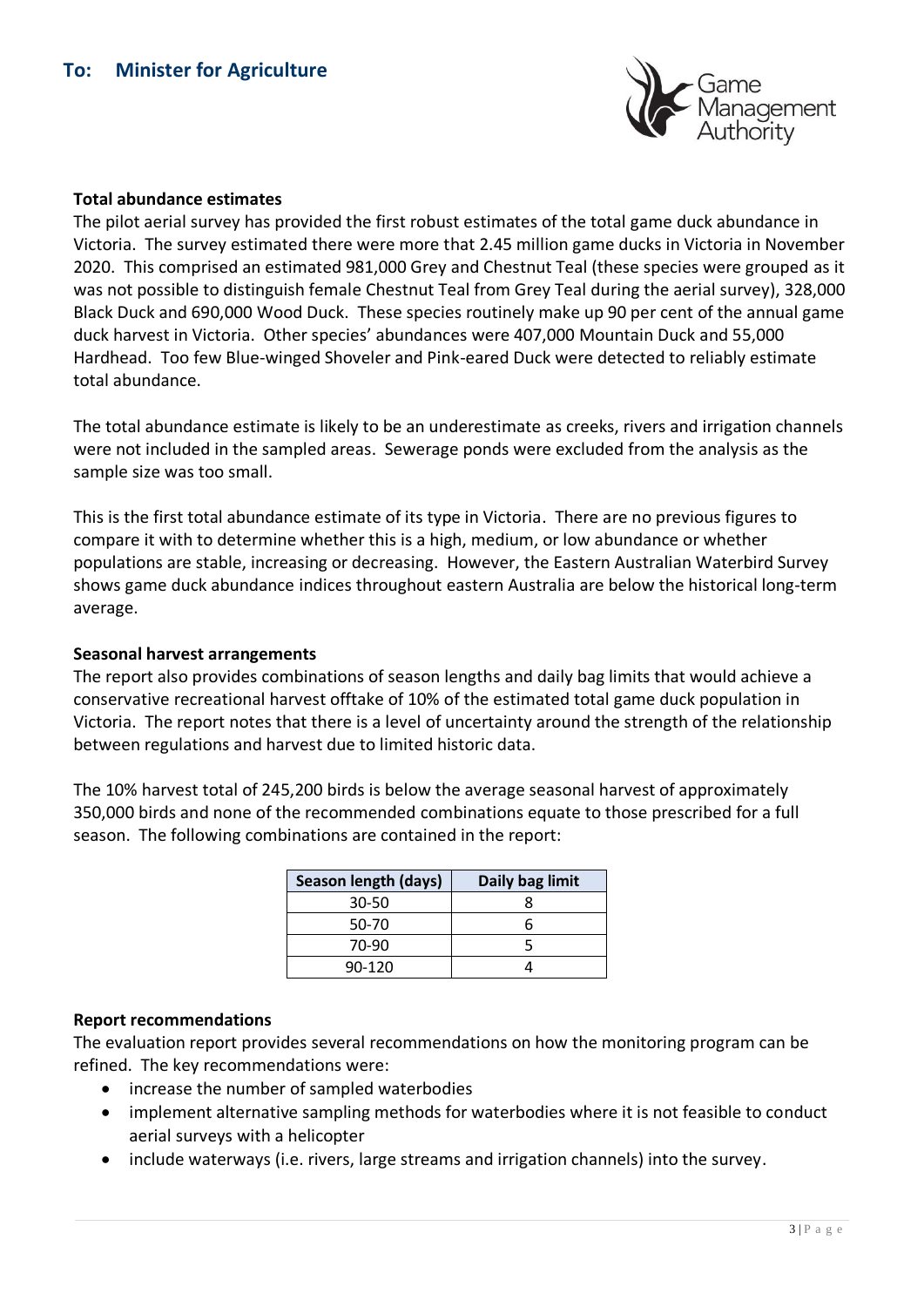

## **Integrity of the monitoring program and future monitoring activities**

The evaluation report (Attachment 1), together with the expert assessment of the survey design and approach to data analysis (Attachment 2), provides the GMA with confidence in the proposed monitoring program, while noting recommendations to improve precision.

The approach provides estimates of game ducks across Victoria which can be further improved and expanded interstate in collaboration with other agencies and will be essential in delivering on the government's commitment in 2016 as part of the governments Sustainable Hunting Action Plan to implement adaptive harvest management (AHM) as the basis for maintaining the sustainability of recreational ducking hunting in the future. AHM has been used throughout North America since 1995 and was implemented in several Scandinavian countries in 2014-15. The GMA has done much to assist government in delivering AHM, including reviewing the original approach in 2017, designing a monitoring program to inform AHM in 2020 and now trialling the monitoring program to test its rigor and suitability. Currently, the monitoring program is unfunded and resources are required to implement the evaluation report recommendations and undertake future surveys.

The GMA is currently exploring opportunities with conservation and hunting organisations to assist with data collection where the use of helicopters is not possible due to safety hazards or restricted airspace.

## **Implications and recommendations**

While the GMA acknowledges that the data contained in the report does not support a full duck season in 2021 based on Victorian game duck abundance alone, the abundance estimates highlight that the current duck season arrangements are conservative and that it would be appropriate to allow for a greater offtake without any threat to game duck sustainability in what is a recovery year following four years of dry conditions. The abundance estimates also do not consider the abundance of those highly mobile game duck species which were in other parts of eastern Australia during the time of the helicopter surveys in November 2020.

Also, teal species (Grey and Chestnut Teal) were found to be the most numerous and widespread species in the state and were common in low numbers on many farm dams. While Grey Teal in particular have been shown to be in decline at the eastern Australian continental scale, numbers detected in the pilot surveys show that teal species are sufficiently abundant so as not to require special restrictions on harvest.

In the above context, the GMA recommends:

- increasing the daily bag limit from two birds to five birds
- removing the restriction on hunting the teal species north of the Princes Highway / Freeway.

Climatic conditions have eased since you were previously briefed on duck season arrangements. At that time, predicted above-average rainfall associated with a La Nina weather pattern had not eventuated. Since that time, large parts of New South Wales and Victoria Australia have received above average rainfall in the last three months.

It would not be logistically possible to increase the length of the season. This is due to the five-week period required for DELWP to lead priority waterbird counts to detect wetlands requiring closure or